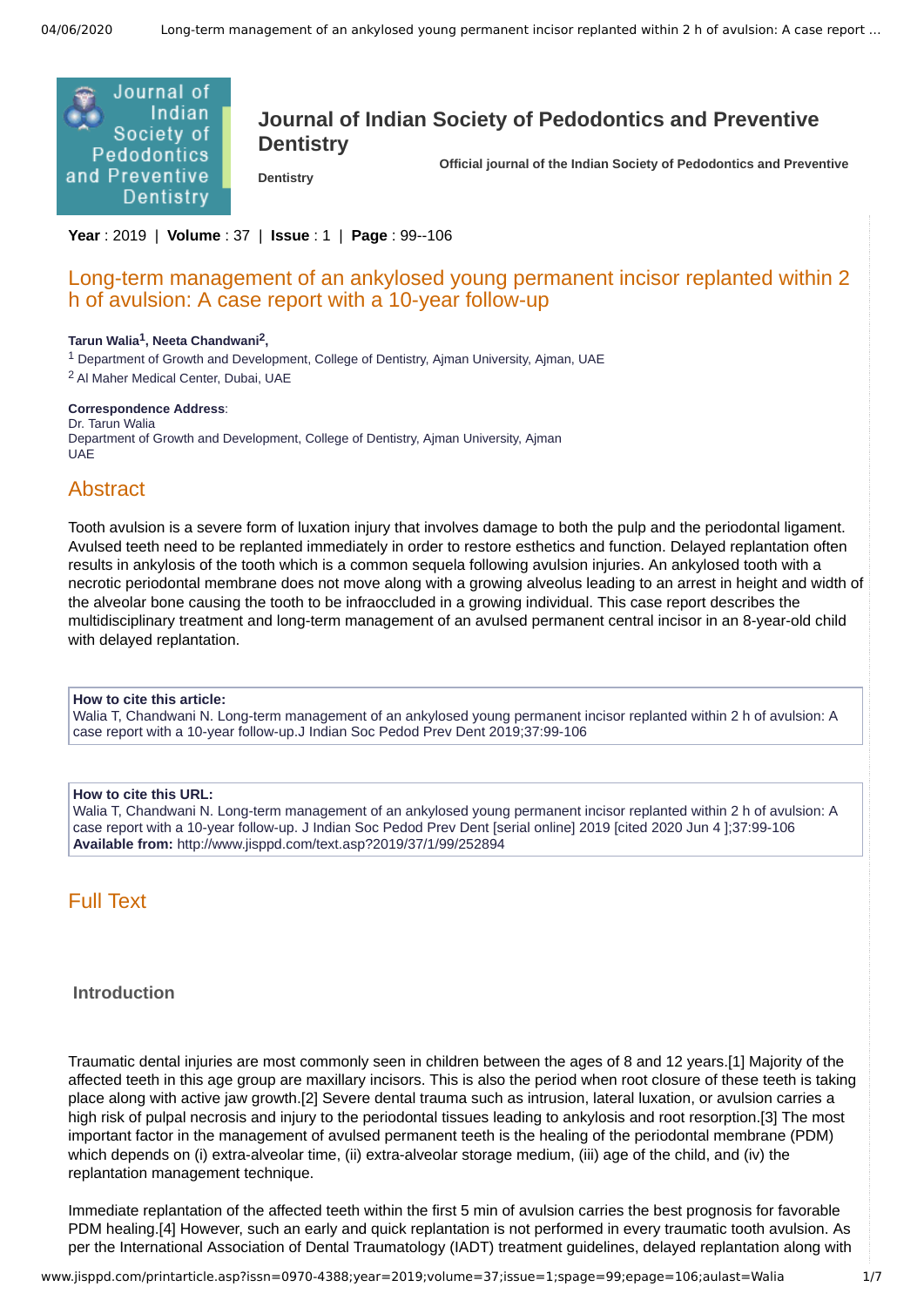dry extra-alveolar storage beyond 60 min increases the risk of dentoalveolar ankylosis and replacement root resorption.[5] This involves the direct union of alveolar bone with root cementum along with loss of the periodontal ligament (PDL) space.

In a growing child, the teeth continue to erupt along with concurrent maxillary and mandibular jaw growth which increases the vertical height of the alveolar process and helps in development of alveolar bone.[6] However, an ankylosed tooth does not erupt along with the adjacent teeth resulting in its infraposition compared to the adjacent unaffected teeth and a halt in alveolar growth in the area.[7]

The infrapositioned ankylosed tooth, if retained beyond the active growth spurt apart from esthetic concerns can lead to reduced alveolar bone in height and width. This can compromise future prosthetic restorations due to lack of sufficient alveolar bone.[8]

Malmgren et al. recommended the decoronation technique in a growing child, where the clinical crown of an ankylosed tooth is sectioned at the cementoenamel junction and the root is left inside the alveolus.[9] The ongoing eruption of the adjacent teeth induces bone apposition through traction from the fibers on the periosteum. This allows the bone formation until the full dentoalveolar growth is completed.[10]

Many case reports on the role of decoronation in the management of ankylosed traumatized permanent teeth can be found in the literature.[7],[11],[12],[13] Majority of the reported patients were managed by maintaining the decoronated space followed by future placement of dental implants.[12],[14],[15],[16] As per the author's knowledge, there are no cases reported in the literature where the decoronated space closure has been managed at a very early age with orthodontic treatment and composite remodification of teeth to mimic the contralateral central and lateral incisors.

The present case report describes the delayed replantation of a young permanent central incisor which led to ankylosis and replacement root resorption. Decoronation technique was performed on this tooth and the extraction space was managed by orthodontic space closure and esthetic reshaping of maxillary anterior teeth. A long-term 10-year followup is also discussed.

### **Case Report**

An 8-year-old female AA, reported to the dental department of NMCH with a history of oral trauma due to a fall at home which resulted in an avulsion of the right maxillary central incisor, tooth 11 (Fédération Dentaire Internationale numbering system). The child presented with her parents within 2 h of the injury with the tooth having been stored in tap water since the time of the injury.

A thorough medical history and evaluation was completed, which was unremarkable. The child's immunizations were up to date and a tetanus booster dose had been completed. Informed consent was obtained from the parents. A complete extraoral, intraoral examination and radiographic evaluation were conducted which confirmed the absence of tooth number 11. There was slight abrasion of the upper lip and small laceration of around 1.5 mm of the labial gingival mucosa adjacent to the left maxillary central incisor (tooth number 21). The clinical diagnosis of avulsion was made for tooth number 11 with approximately two-thirds of its normal root length formed. The avulsed tooth had an immature and wide open root apex corresponding to Nolla's stage 9 of tooth development.

A periapical radiograph revealed the complete absence of tooth 11 from its socket with no associated alveolar fractures or displacement of adjacent teeth. The decision to replant tooth 11 was made and a detailed discussion was carried out with the parents regarding the nature of the trauma and the prognosis of tooth 11. The parents were informed that the prognosis of the replanted tooth might be questionable due to the long extraoral time and the nonphysiologic storage medium. They were also made aware that the tooth might undergo replacement resorption and it would require a long-term follow-up.

After using the infiltration technique to anesthetize the area, tooth 11 was replanted back into the socket with slight digital pressure taking care not to touch the root surface [Figure 1]. Position of the replanted tooth was verified clinically and radiographically. The tooth was immobilized and stabilized for 14 days with a flexible wire composite etch splint. A 0.1% chlorhexidine oral rinse, Peridex™ (3M ESPE, St Paul, MN, USA) was prescribed for 1 week along with systemic antibiotic, as per the IADT trauma protocol for avulsed teeth (Augmentin™ 312 mg, 5 ml three times for 7 days GSK, Brentford, Middlesex, UK, Ireland).{Figure 1}

The child was recalled after 10 days and an apexification procedure was initiated [Figure 2]. Nonsetting calcium hydroxide paste (Ca[OH]2), tgpaste (tgDent, Technical and General Ltd, London, UK) was used as an intracanal medicament to slow down the osseous replacement of the tooth and help in apical barrier formation. The splint was removed after completion of the pulp extirpation on 14th day following the trauma.{Figure 2}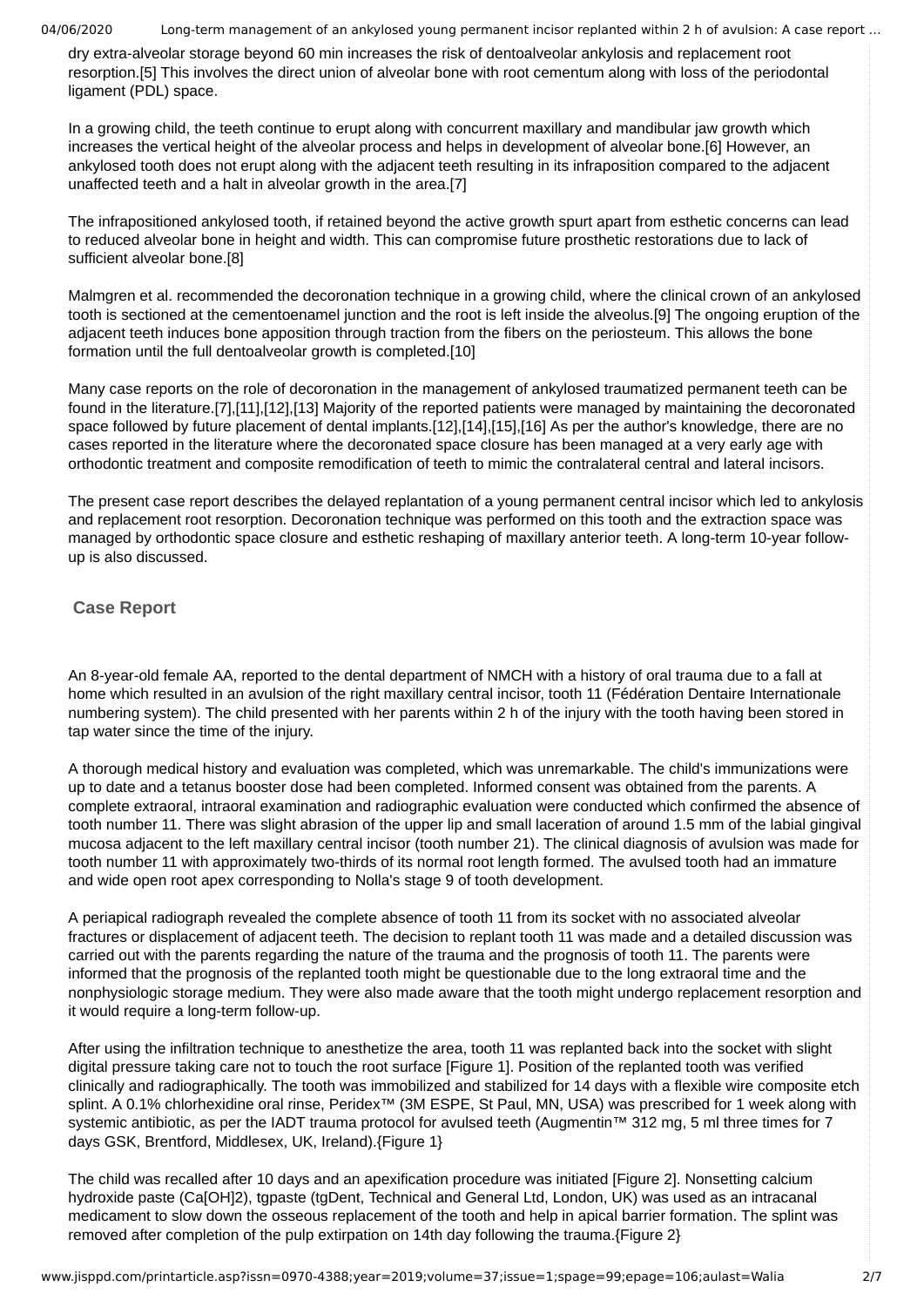The child was recalled every 3 months for clinical and periapical radiographic examination to confirm the apical barrier formation. Calcium hydroxide paste was reintroduced when it was depleted in more than half the canal space and the access opening was closed with glass ionomer cement.

A dull sound on percussion was noticed at the initial 3-month follow-up visit while radiographic signs of replacement resorption were observed on the second three monthly follow-up visit that further progressed to advanced levels at subsequent 3-month follow-up visits [Figure 3]. Apical barrier was formed radiographically 9 months postreplantation. {Figure 3}

The parents missed the next two recall appointments and only reported when the involved tooth (tooth 11) had discolored and was also shorter in length in comparison to adjacent teeth [Figure 4]. A periapical radiograph confirmed the advanced signs of replacement resorption [Figure 5]. Decoronation procedure was planned as any further delay would have lead to a much larger defect in alveolar bone width and height.{Figure 4}{Figure 5}

#### Decoronation procedure

A full-thickness mucoperiosteal flap was raised under local anesthesiaThe clinical crown of the ankylosed tooth was removed with a high-speed diamond bur all along the cementoenamel junction. The coronal part of the remaining root was further removed up to 2 mm below the crestal bone with a slow-speed round bur under copious amount of water [Figure 6] and [Figure 7]The remaining Ca(OH)2 paste was removed with normal saline. Rotary Gates Glidden drill (Kerr Dental, Orange, CA, USA) was used to go beyond the apex into the periapical boneThe bleeding thus induced filled the canal lumen and the decoronated root was left within the alveolar bone and gingival margins were suturedAn acrylic removable partial denture (RPD) with Hawley's retainer was delivered; the natural crown of the ankylosed tooth was used as a pontic.{Figure 6}{Figure 7}

The parents were presented with the following two options for a long-term permanent restoration: (i) To close the space orthodontically around the age of 12–13 years and cosmetic reshaping of the right maxillary lateral and right permanent canine (teeth 12 and 13, respectively) with composite resin OR and (ii) to maintain the decoronated space until the age of 18 years followed by an implant placement. They preferred the option of closing the decoronated space orthodontically. The RPD served as a temporary replacement of the missing tooth for the next 3 years. The child was recalled every 6 months for clinical and radiographical follow-up. At the age of 10.6 years, gingival contour of the extracted space was almost at the same level of the adjacent natural teeth [Figure 8].{Figure 8}

Fixed orthodontic treatment was initiated at 12 years of age when the resorption of remaining amount of decoronated root was almost complete [Figure 9]. In the next 30 months, the right permanent lateral incisor (tooth 12) was moved mesially to substitute for the missing central incisor (tooth 11). Simultaneously, the right permanent canine (tooth 13) was also mesialized orthodontically to substitute for the lateral incisor [Figure 10]. Restorative reshaping of teeth 12 and 13 was done with composite resin to mimic the color and morphology of contralateral central and lateral incisors [Figure 11]. A postorthodontic treatment periapical radiograph at around 18 years of age confirmed almost complete resorption of the decoronated root with good root angulation of teeth 12 and 21 [Figure 12].{Figure 9}{Figure 10} {Figure 11}{Figure 12}

### **Discussion**

As per the IADT treatment guidelines, an avulsed permanent tooth with dry time longer than 60 min has a poor longterm prognosis.[5] The PDL cells become necrotic and are not expected to heal leading to disappearance of PDL space. This results in union of alveolar bone and root surface, the process known as dentoalveolar ankylosis or replacement resorption. The involved tooth is remodeled in a similar way to bone remodeling, with bone gradually replacing the entire root. Replacement root resorption is more progressive and faster in a growing child. The growth of alveolar process is dependent upon the healthy PDL. However, in an ankylosed tooth, the vertical growth of the alveolar process will not occur in the absence of PDL resulting in infraposition of the tooth, particularly in growing individuals.[17]

In the current case, since the child was very young and reported within 120 min, immediate replantation of the avulsed tooth was planned without any further delay. Andreasen et al. have also stated that reliability of the healing predictors of storage time and storage medium has yet not been completely determined. PDL healing can still be expected in some cases even after prolonged extraoral dry storage.[18] Despite a questionable prognosis of the avulsed tooth in the present case, the decision to immediate replant the tooth was made in order to minimize the chances of the expected outcome of an eventual ankylosis and root resorption. Replantation of an avulsed tooth in a growing child would also help to maintain alveolar bone contour, restore esthetics, and function. Lin et al. presented a structured treatment protocol for traumatized teeth that are at risk of developing ankylotic root resorption. They concluded that option of reimplantation of the avulsed teeth should always be considered irrespective of the negative long-term prognosis.[19]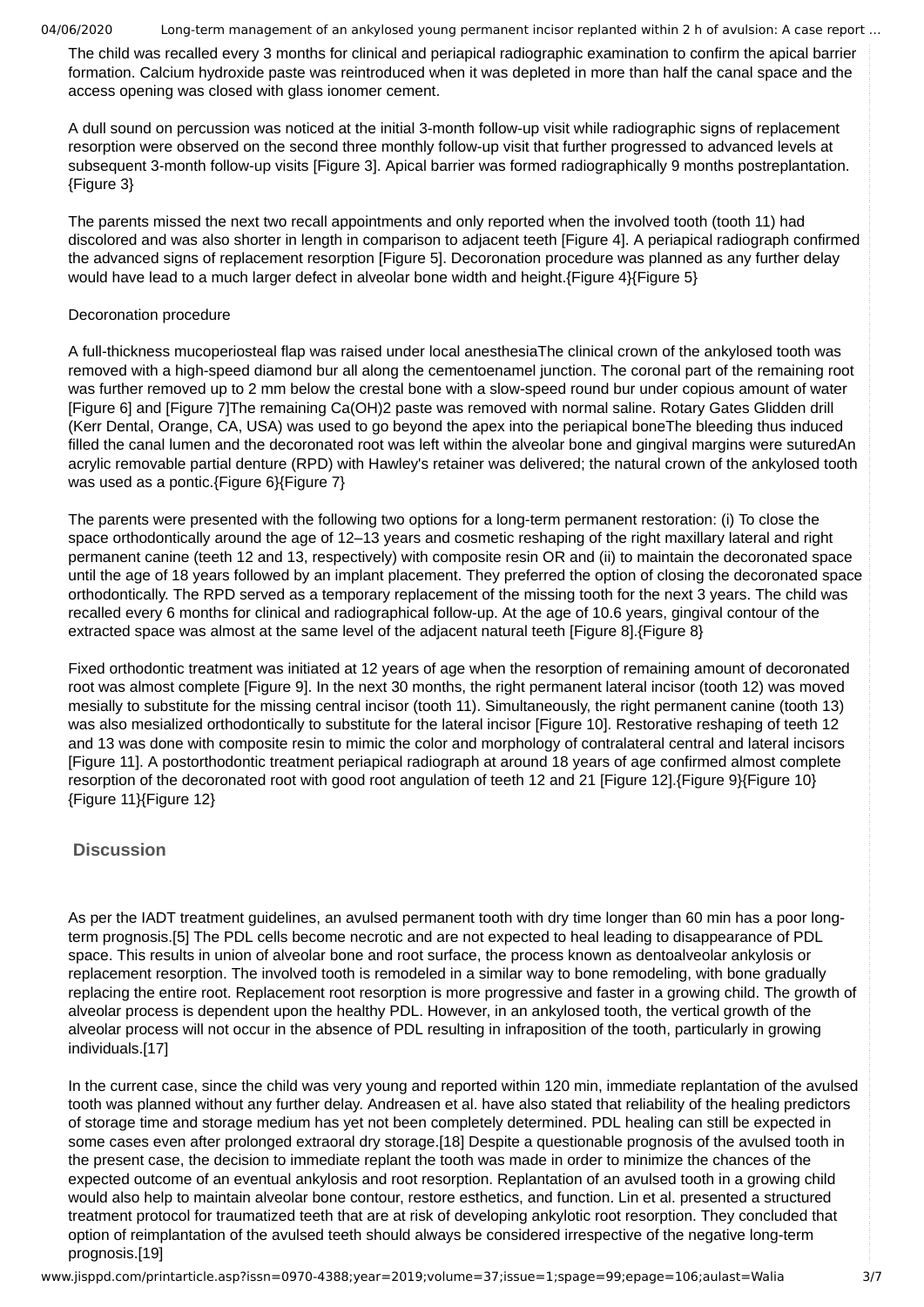Pulp revascularization technique should be attempted in an avulsed immature tooth if it is replanted within 1 h of the trauma.[5] Potential revascularization of the pulp space was not considered an option in the present case despite the root apex being open. Nonstorage of the avulsed tooth in an osmolality balanced medium and extraoral dry time of almost 120 min led to a questionable pulpal prognosis. The risk of replacement root resorption was more than the chances of revascularization and such resorption is rapid in teeth of a growing child.[5] Pulp extirpation if delayed until the development of clinical or radiographic evidence of necrosis can hasten the infection-related root resorption as necrotic pulp will further irritate the already damaged PDL. Hence, placement of Ca(OH)2 in the intracanal space was initiated after 10 days postreplantation. Di Fiore and Hartwell reported a successful case of pulp revascularization with continued root growth and apical development of an avulsed immature permanent maxillary central incisor in an 8 year-old child. However, in their case, the involved tooth was replanted within 1 h after traumatic avulsion and was followed only for over 1 year. The radiograph at 15 months postreplantation showed narrowing of the root canal with partial pulp calcification.[20]

As per the IADT guidelines, the recommended time period for intracanal paste placement is up to 30 days.[5] However, in the current case, nonsetting calcium hydroxide paste was placed for 9 months until the formation of an apical barrier. The average time period of apical barrier formation with Ca(OH)2 paste is between 6 months and 12 months and is routinely used to treat infection related root resorption and help delay replacement root resorption.[21],[22],[23] The advantages of keeping calcium hydroxide paste for a longer duration far outweighed the consequences of dentine brittleness and root fracture often seen with its use.[24]

Apexification with mineral trioxide aggregate (MTA) was not considered an option due to two possible complications: (i) unfavorable eventual outcome of ankylosis-related replacement root resorption will lead to its infrapositioning and (ii) due to the young age of the child, an active growth spurt would have necessitated decoronation later on.

During the decoronation procedure, bleeding is provoked in the canal space by inserting the instrument beyond the periapex. Since it is difficult to remove the MTA material from the canal with a root canal instrument or ultrasonic instruments, the apical plug formed by MTA is often difficult to bypass which will not induce the intracanal bleeding.[25] There is also a chance that some MTA attached to the root dentine could remain in the root canal. This would interfere with the formation of an active periosteum over the resorbing root and prevent it from serving as a matrix for future bone formation.

After ankylosis is diagnosed, treatment options such as early extraction of the ankylosed tooth and orthodontic space closure is not indicated in a young growing child. Early extraction will result in further damage to the alveolar bone.[15] Orthodontic space closure cannot be undertaken if infrapositioning of the ankylosed tooth occurs before the complete eruption of adjacent permanent lateral incisor and permanent canine. Both these teeth are required to close the extracted space followed by composite esthetic reshaping.[26]

Discoloration is a very common feature in an ankylosed tooth.[27] In the present case, tooth discoloration was seen after 18 months of dental trauma. Infraocclusion of an ankylosed tooth in a growing child can be managed with periodic clinical crown lengthening with composite resin. In the current case, the discolored crown did not justify the regular addition of composite as it would have led to suboptimal esthetic results. Composite tooth buildup is an effective alternative in an older patient in the postpubertal growth phase, where very little infraposition is further expected.[28]

Decoronation was decided for rehabilitation of the alveolar bone ridge in the current case. This procedure is indicated in children with PDL injuries occurring before or during pubertal growth periods that resulted into dentoalveolar ankylosis. Timing of decoronation is the most critical factor in the preservation of alveolar bone height and width and is clinically recommended when an ankylosed tooth is in infraposition by one-eighth to a quarter of the homologous tooth. [29] In the present case, decoronation was performed around the age of 9 years once shortening of clinical crown by more than 2 mm was noticed. In another study by Malmgren et al., infraocclusion was seen if ankylosis occurred before the age of 10 years or before the early growth spurt. They also observed no further infraocclusion of the alveolar process in growing patients who had decoronation before or during pubertal growth periods.[9] Decoronation procedure is contraindicated in situ ations when ankylosed root has microbial infection such as the presence of chronic periapical lesions, fistulas, old unconsolidated root fractures, and active advanced periodontal disease.[30]

The extraction space as a result of decoronation can be managed either by (i) orthodontic space closure, (ii) autotransplantation with a premolar, and (iii) space maintained for placement of implants later.[28]

Orthodontic space closure is a biologically correct option[9],[28] and was planned in the present case because it allowed adjacent teeth to move bodily together into extraction space. Mesialization of adjacent incisor and canine with their healthy PDL membrane further supplements the growth of the alveolar process.[27] Both permanent lateral incisor and canine were anatomically favorable for composite shaping to allow early esthetic rehabilitation. However, decoronation followed by orthodontic shifting of laterals and canine is not indicated in spaced dentition, congenital missing teeth, and partial anodontia cases.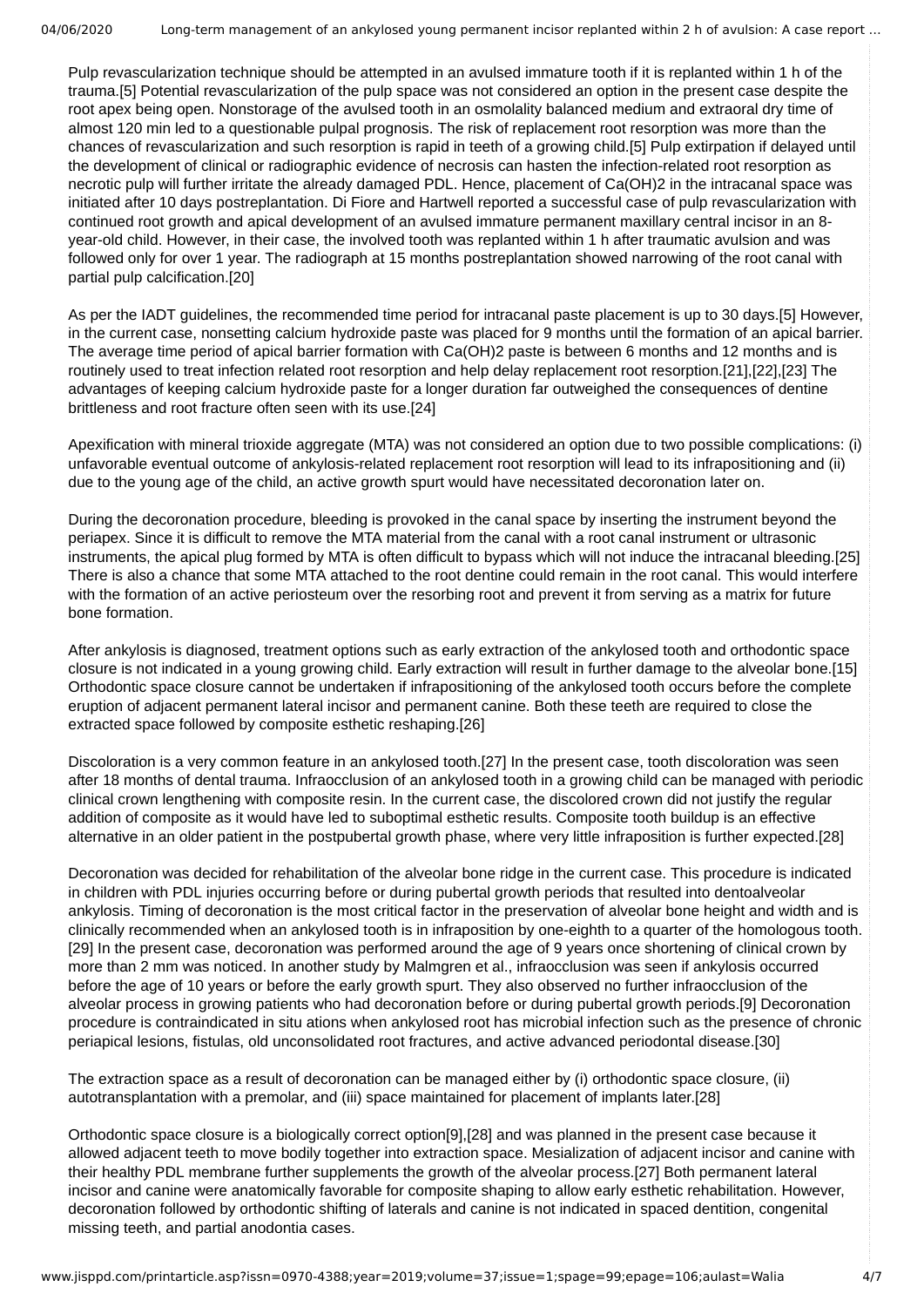Many studies have confirmed that the esthetic and functional outcome with space closure can be satisfying and almost indistinguishable from natural dentition if careful orthodontic treatment is combined with clinical techniques adapted from esthetic dentistry.[31],[32],[33] Color change over a period of time is a common occurrence with composite resins. If required, the reshaped lateral incisor and canine can be easily replaced with porcelain veneers or full ceramic crowns later. Andresson and Malmgren stated that orthodontic movement of lateral incisors and canines produces more esthetically pleasing and symmetrical result when both central incisors are lost.[17] In the current case, both the patient and her parents were highly satisfied with the final result.

Studies have revealed that autotransplantation of a premolar has many advantages of bone regeneration with high success and survival rate.[27],[34],[35] According to Zachrisson, autotransplantation represents a biological approach where the transplanted tooth retains the potential to induce alveolar bone growth.[36] However, it is only an option for children in whom orthodontic extractions are indicated. Extraction of a premolar for autotransplantation was not an option in the present case as the mandibular permanent right first molar had a poor prognosis due to carious pulp involvement and was indicated for extraction. The parents also did not consent to the autotransplantation procedure as it would be completed under sedation or general anesthesia.

Placement of osseointegrated implants is a useful treatment option for adults where skeletal growth is completed.[37] The child in the present case was young and in active growth period. She needed to wait for at least 8 years before receiving a final prosthesis and would need to manage with either a removable retainer or fixed bonded bridge.[38]

Mohateb et al. conducted a systematic review on effectiveness of the decoronation technique in treatment of ankylosed teeth and concluded that if space is maintained for placement of implants later, then the alveolar bone width would be slightly compromised and require additional bone grafts.[39] Combination of orthodontic closure of decoronated space and esthetic remodification of mesially relocated teeth in the present case provided an early and permanent result in comparison of later replacement with implant-supported prosthesis.

### **Conclusion**

Management of ankylosis and replacement related tooth resorption due to delayed replantation of an avulsed permanent tooth involves a long-term multidisciplinary approach. Early diagnosis of dentoalveolar ankylosis in growing children is essential for planning and timing of the treatment. Infrapositioned ankylosed tooth in a growing child can be managed successfully with the decoronation technique. Orthodontic closure of the extracted space results in an early esthetic permanent outcome and should be considered a favorable option in the treatment planning of traumatized ankylosed teeth.

#### Declaration of patient consent

The authors certify that they have obtained all appropriate patient consent forms. In the form the patient(s) has/have given his/her/their consent for his/her/their images and other clinical information to be reported in the journal. The patients understand that their names and initials will not be published and due efforts will be made to conceal their identity, but anonymity cannot be guaranteed.

#### Acknowledgment

We would like to acknowledge the faculty of the Orthodontics and Restorative Departments, European University College, Dubai, UAE, for orthodontic space closure and composite remodification of teeth.

Financial support and sponsorship

Nil.

Conflicts of interest

There are no conflicts of interest.

## References

- 1 Andreasen JO, Ravn JJ. Epidemiology of traumatic dental injuries to primary and permanent teeth in a Danish population sample. Int J Oral Surg 1972;1:235-9.
- 2 Malmgren B. Ridge preservation/decoronation. Pediatr Dent 2013;35:164-9.
- 3 Andreasen FM, Pedersen BV. Prognosis of luxated permanent teeth the development of pulp necrosis. Endod Dent Traumatol 1985;1:207-20.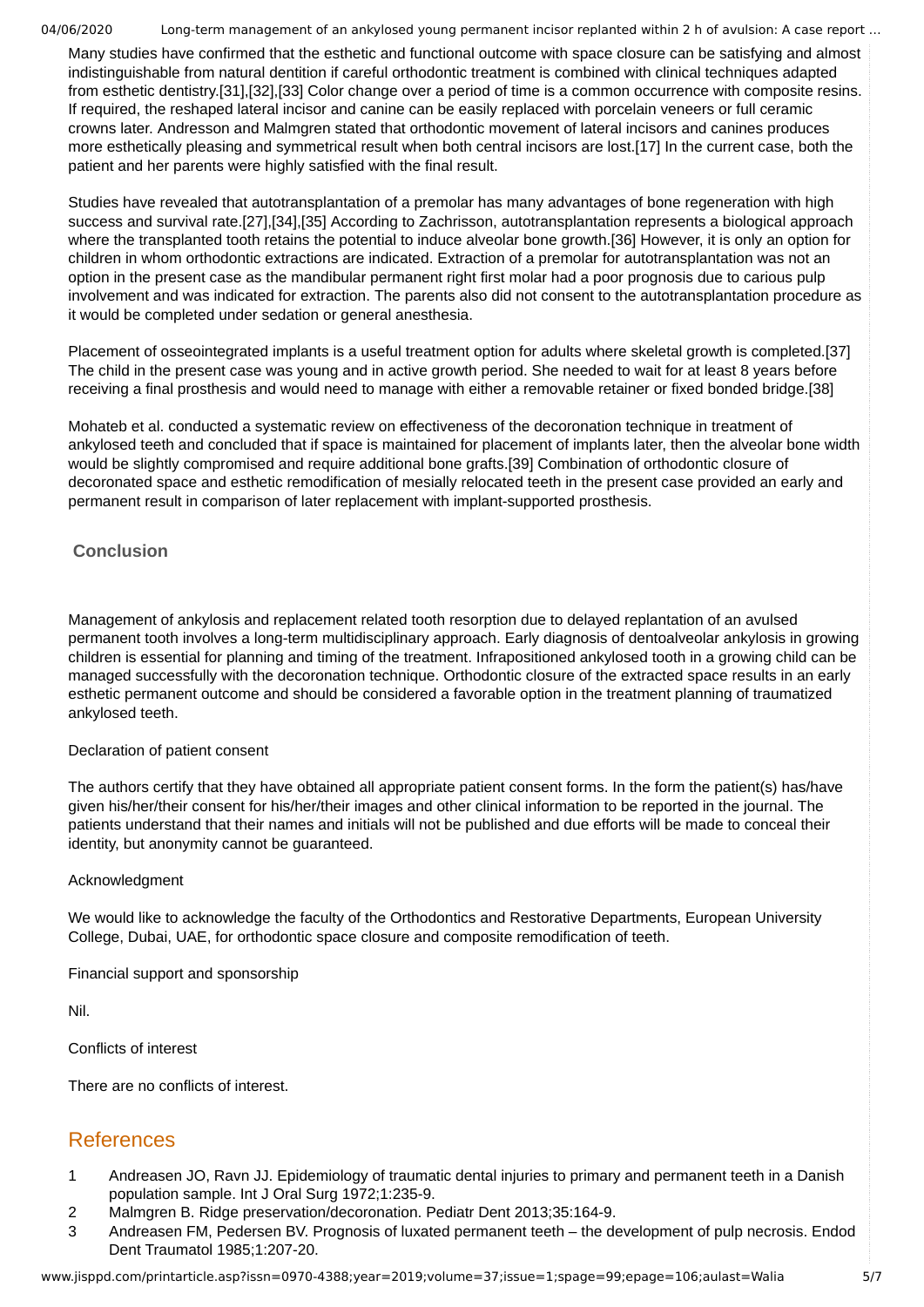- 4 Andreasen JO, Borum MK, Jacobsen HL, Andreasen FM. Replantation of 400 avulsed permanent incisors 4. Factors related to periodontal ligament healing. Endod Dent Traumatol 1995;11:76-89.
- 5 Andersson L, Andreasen JO, Day P, Heithersay G, Trope M, Diangelis AJ, *et al.* International association of dental traumatology guidelines for the management of traumatic dental injuries: 2. Avulsion of permanent teeth. Dent Traumatol 2012;28:88-96.
- 6 Cohenca N, Stabholz A. Decoronation-a conservative method to treat ankylosed teeth for preservation of alveolar ridge prior to permanent prosthetic reconstruction: Literature review and case presentation. Dent Traumatol 2007;23:87-94.
- 7 Filippi A, Pohl Y, von Arx T. Decoronation of an ankylosed tooth for preservation of alveolar bone prior to implant placement. Dent Traumatol 2001;17:93-5.
- 8 Sapir S, Shapira J. Decoronation for the management of an ankylosed young permanent tooth. Dent Traumatol 2008;24:131-5.
- 9 Malmgren B, Cvek M, Lundberg M, Frykholm A. Surgical treatment of ankylosed and infrapositioned reimplanted incisors in adolescents. Scand J Dent Res 1984;92:391-9.
- 10 Malmgren BM, Malmgren B, Malmgren O, Andreasen JO. Alveolar bone development after decoronation of ankylosed teeth. Endod Topics 2006;14:35-40.
- 11 Lin S, Schwarz-Arad D, Ashkenazi M. Alveolar bone width preservation after decoronation of ankylosed anterior incisors. J Endod 2013;39:1542-4.
- 12 Mahakunakorn N, Chailertvanitkul P, Kongsomboon S, Tungkulboriboon J. Decoronation as a treatment option for replacement root resorption following severe intrusive trauma: A case report. Oral Health Dent Manag 2014;13:266-70.
- 13 Díaz JA, Sandoval HP, Pineda PI, Junod PA. Conservative treatment of an ankylosed tooth after delayed replantation: A case report. Dent Traumatol 2007;23:313-7.
- 14 Calasans-Maia MA, Neto AS, Batista MM, Alves AT, Granjeiro JM, Calasans-Maia MD. Management of ankylosed young permanent incisors after trauma and prior to implant rehabilitation. Oral Surg 2014;7:45-51.
- 15 Sigurdsson A. Decoronation as an approach to treat ankylosis in growing children. Pediatr Dent 2009;31:123-8.
- 16 Sala M, Mendoza-Mendoza A, Yañez-Vico RM. Decoronation: An alternative treatment for replacement root resorption. Case Rep Dent 2017;2017:2826948.
- 17 Andersson L, Malmgren B. The problem of dentoalveolar ankylosis and subsequent replacement resorption in the growing patient. Aust Endod J 1999;25:57-61.
- 18 Andreasen JO, Malmgren B, Bakland LK. Tooth avulsion in children: To replant or not. Endod Topics 2006;14:28- 34.
- 19 Lin S, Ashkenazi M, Karawan M, Teich ST, Gutmacher Z. Management of ankylotic root resorption following dental trauma: A short review and proposal of a treatment protocol. Oral Health Prev Dent 2017;15:467-74.
- 20 Di Fiore PM, Hartwell GR. Dental pulp revascularization in a replanted avulsed immature maxillary permanent central incisor. Eur Endod J 2017;2:1-7.
- 21 Chawla HS. Apical closure in a nonvital permanent tooth using one Ca(OH)<sub>2</sub> dressing. ASDC J Dent Child 1986;53:44-7.
- 22 Trope M. Root resorption due to dental trauma. Endod Topics 2002;1:79-100.
- 23 Haapasalo M, Endal U. Internal inflammatory root resorption: The unknown resorption of the tooth. Endod Topics 2006;12:60-79.
- 24 Andreasen JO, Farik B, Munksgaard EC. Long-term calcium hydroxide as a root canal dressing may increase risk of root fracture. Dent Traumatol 2002;18:134-7.
- 25 Boutsioukis C, Noula G, Lambrianidis T. *Ex vivo* study of the efficiency of two techniques for the removal of mineral trioxide aggregate used as a root canal filling material. J Endod 2008;34:1239-42.
- 26 Sabri R. Treatment of a class I crowded malocclusion with an ankylosed maxillary central incisor. Am J Orthod Dentofacial Orthop 2002;122:557-65.
- 27 Day PF, Duggal MS, High AS, Robertson A, Gregg TA, Ashley PF, *et al.* Discoloration of teeth after avulsion and replantation: Results from a multicenter randomized controlled trial. J Endod 2011;37:1052-7.
- 28 Day PF, Kindelan SA, Spencer JR, Kindelan JD, Duggal MS. Dental trauma: Part 2. Managing poor prognosis anterior teeth – treatment options for the subsequent space in a growing patient. J Orthod 2008;35:143-55.
- 29 Malmgren B, Malmgren O. Rate of infraposition of reimplanted ankylosed incisors related to age and growth in children and adolescents. Dent Traumatol 2002;18:28-36.
- 30 Consolaro A, Ribeiro Júnior PD, Cardoso MA, Miranda DA, Salfatis M. Decoronation followed by dental implants placement: Fundamentals, applications and explanations. Dental Press J Orthod 2018;23:24-36.
- 31 Tuverson DL. Orthodontic treatment using canines in place of missing maxillary lateral incisors. Am J Orthod 1970;58:109-27.
- 32 Rosa M, Zachrisson BU. Integrating esthetic dentistry and space closure in patients with missing maxillary lateral incisors. J Clin Orthod 2001;35:221-34.
- 33 Kokich VO Jr., Kinzer GA. Managing congenitally missing lateral incisors. Part I: Canine substitution. J Esthet Restor Dent 2005;17:5-10.
- 34 Paulsen HU, Andreasen JO. Eruption of premolars subsequent to autotransplantation. A longitudinal radiographic study. Eur J Orthod 1998;20:45-55.
- 35 Czochrowska EM, Stenvik A, Zachrisson BU. The esthetic outcome of autotransplanted premolars replacing maxillary incisors. Dent Traumatol 2002;18:237-45.